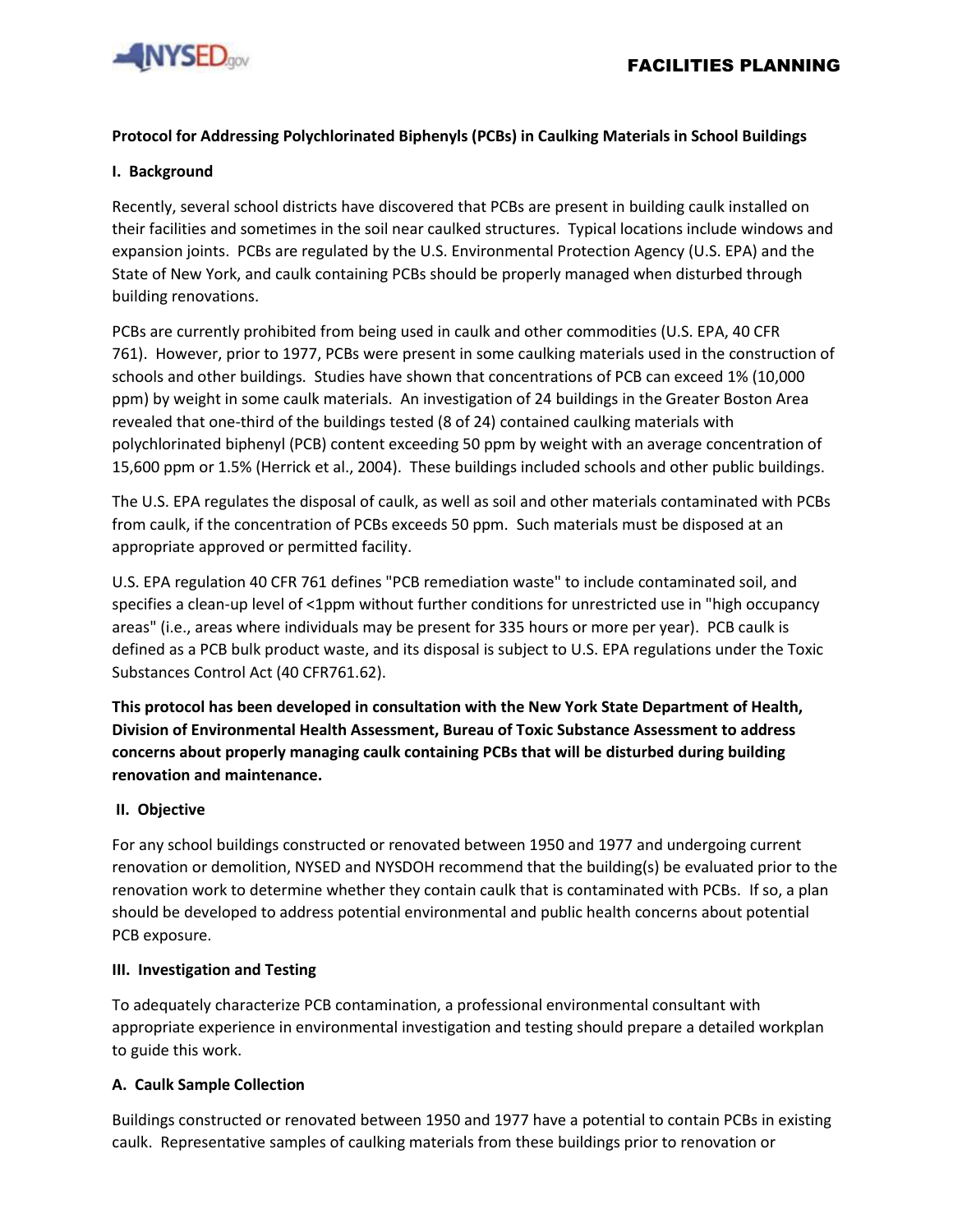

demolition work should be tested to determine whether the caulk is contaminated with PCBs. Professional judgement should be used to design the sampling plan for characterizing caulk throughout the building. The consultant should pay particular attention to construction and maintenance records and to the appearance of caulking materials (likenesses and differences). Samples should be taken from window frames or expansion joints that have not been repaired or replaced since 1977. Depending on specific information provided in the workplan developed by the project manager, such as window placement, compositing of some caulk samples might be appropriate. Caulk from different time periods or that have a different appearance should not be composited together.

It is important to note that caulk used during the time period of interest may also contain asbestos or lead. Therefore, the work plan should include testing, handling and disposal requirements appropriate for such regulated materials.

#### B. Soil Sample Collection

Buildings constructed or renovated between 1950 and 1977, which have undergone further renovation after 1977, may have residual PCB contamination in adjacent soils. An adequate representation of surface soils should be tested to assess the potential for residual PCB contamination.

When designing a representative soil sampling plan, the likelihood of soil contamination from deteriorated or deteriorating caulk should be considered. Caulk that has in the past dried out and fallen to the ground is the most important source of soil contamination. Thus, sampling should include soil beneath windows where caulk has obviously deteriorated or been replaced because of previous deterioration. Areas subject to the stress of sun and prevailing weather (typically the southern and western side of each structure) should be included for sampling. These samples would provide a conservative evaluation of soil conditions due to an increased potential for material failure, possibly resulting in contamination of soil. Also, if earlier renovation or demolition work may have stockpiled potentially contaminated caulk in other school areas, the school should consider having soils in those areas tested as well.

Soil sampling should focus on areas of the building where "banks" or "gangs" of windows exist/were replaced and areas of the structure where large expansion joints are located. This would provide a conservative evaluation of potential soil contamination and permit efficient sampling.

Any obvious pieces of caulk encountered during the collection of soil samples should be removed from the soil, categorized (with respect to location and depth) and treated as a separate potential sample.

Depth – At each soil sample location, soil should be collected in depth intervals of 0-2 inches, 2-6 inches and 6-12 inches. The surface soil sample (0-2 inches) should be collected from below the vegetative surface layer, if present.

Distance from Structure – Samples should be collected within 1 foot of the building and 5 feet from the building.

Samples should be collected in a manner that prevents cross-contamination. Augers or driven core samplers should be avoided, as any caulk caught on the edge of this type of tool could be driven to lower intervals. Using a designated trowel for each sample location and each interval of depth is encouraged. If the sampling tool is field cleaned between samples, do so in a manner that does not add solvent contamination to the environment.